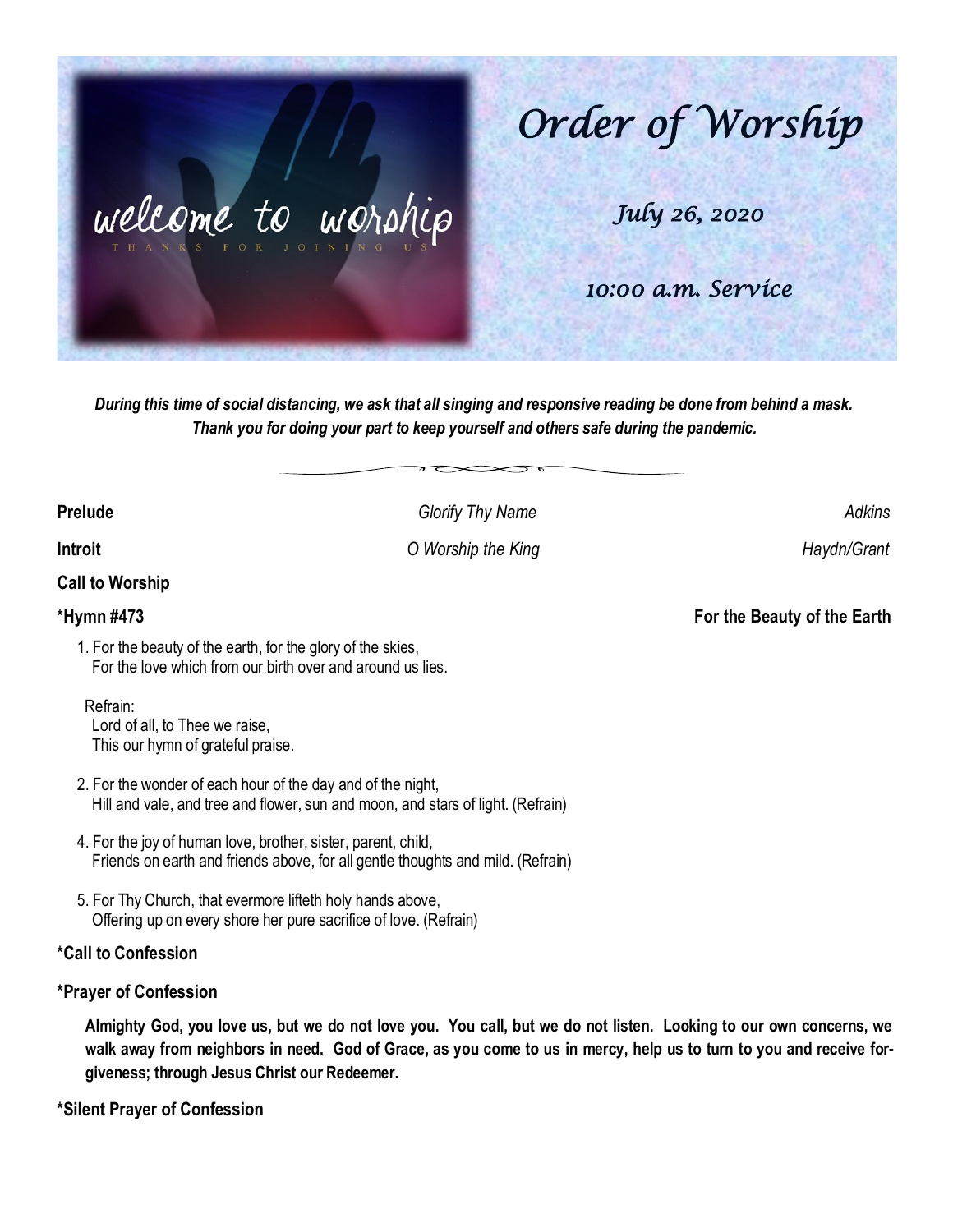### **\*Assurance of Pardon**

Leader: Friends, believe the good news.  **All: In Jesus Christ we are forgiven.**

### **\*Congregational Response** *Gloria Patri*

**Welcome and Announcements**

**Presentation of Tithes and Offerings** 

**Offertory** *Ravel**Pavane**Pavane**Ravel**Ravel**Ravel**Ravel*  **\*Hymn #592** *The Doxology*  **\*Prayer of Commitment and the Lord's Prayer**

 **Our Father, who art in heaven, hallowed be thy name. Thy kingdom come, thy will be done on earth as it is in heaven. Give us this day our daily bread; and forgive us our debts as we forgive our debtors; and lead us not into temptation, but deliver us from evil. For thine is the kingdom and the power and the glory, forever. Amen.** 

### **\*Choral Response**

**Anthem** *Jesus Is All The World To Me Larson*

### **Scripture Reading**

<sup>26</sup> In the same way, the Spirit helps us in our weakness. We do not know what we ought to pray for, but the Spirit himself intercedes for us through wordless groans. <sup>27</sup> And he who searches our hearts knows the mind of the Spirit, because the Spirit intercedes for God's people in accordance with the will of God.

<sup>28</sup>And we know that in all things God works for the good of those who love him, who have been called according to his purpose. <sup>29</sup> For those God foreknew he also predestined to be conformed to the image of his Son, that he might be the firstborn among many brothers and sisters. <sup>30</sup> And those he predestined, he also called; those he called, he also justified; those he justified, he also glorified.

<sup>31</sup>What, then, shall we say in response to these things? If God is for us, who can be against us? <sup>32</sup>He who did not spare his own Son, but gave him up for us all—how will he not also, along with him, graciously give us all things? <sup>33</sup>Who will bring any charge against those whom God has chosen? It is God who justifies. <sup>34</sup>Who then is the one who condemns? No one. Christ Jesus who died—more than that, who was raised to life—is at the right hand of God and is also interceding for us. <sup>35</sup>Who shall separate us from the love of Christ? Shall trouble or hardship or persecution or famine or nakedness or danger or sword? 36 As it is written:

"For your sake we face death all day long; we are considered as sheep to be slaughtered."

<sup>37</sup>No, in all these things we are more than conquerors through him who loved us. <sup>38</sup> For I am convinced that neither death nor life, neither angels nor demons, neither the present nor the future, nor any powers, <sup>39</sup> neither height nor depth, nor anything else in all creation, will be able to separate us from the love of God that is in Christ Jesus our Lord.

The Word of the Lord. **Thanks be to God.**

### **Children's Time**

**Hymn #426 Lord, Speak to Me, That I May Speak**

- 1. Lord, speak to me, that I may speak in living echoes of Thy tone; As Thou has sought, so let me seek Thine erring children lost and lone.
- 2. O lead me, Lord, that I may lead the wandering and the wavering feet; O feed me, Lord, that I may feed Thy hungering ones with manna sweet.

**Romans 8:26-39**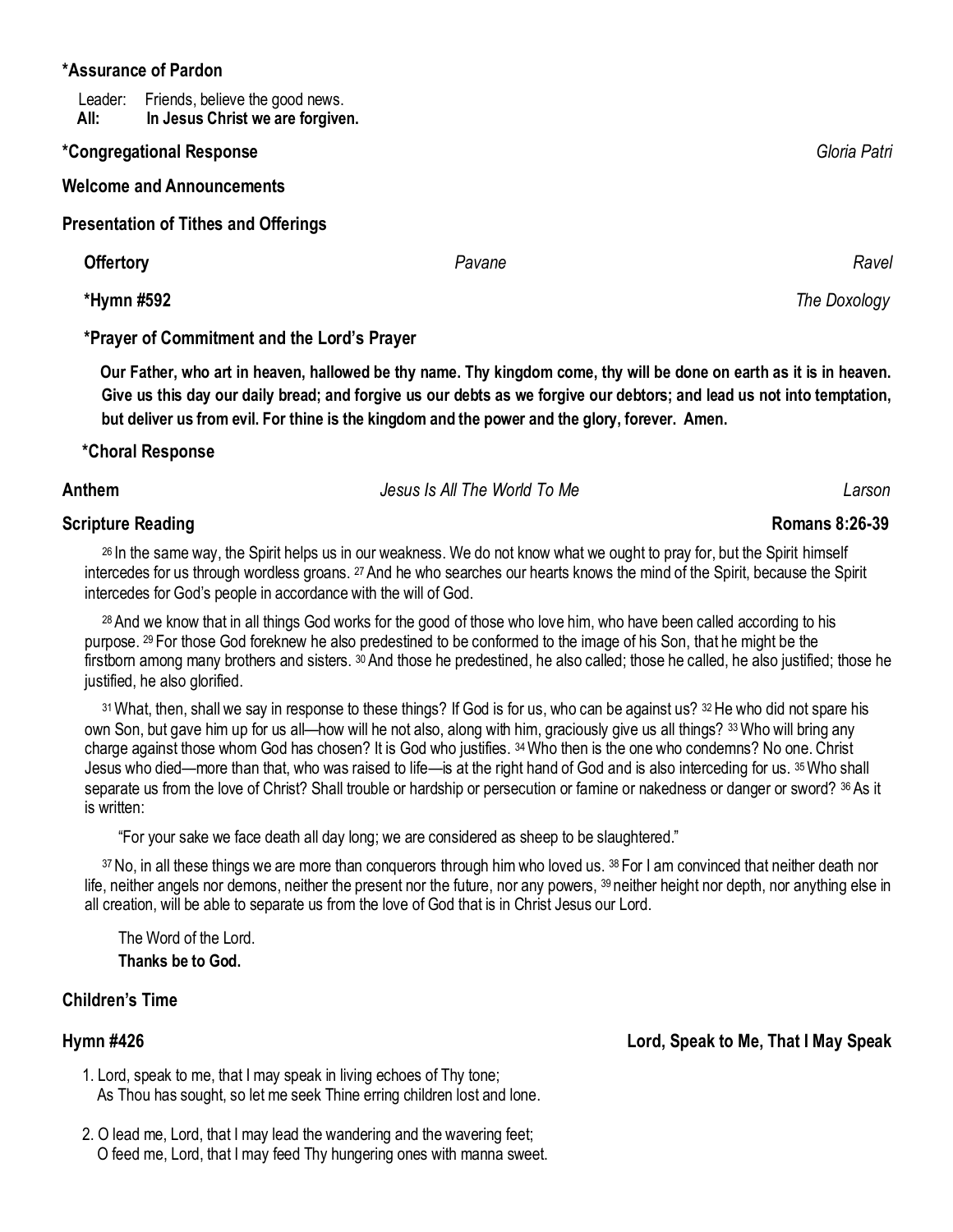- 3. O teach me, Lord, that I may teach the precious things Thou dost impart; And wing my words, that they may reach the hidden depths of many a heart.
- 5. O use me, Lord, use even me, just as Thou wilt, and when, and where; Until Thy blessed face I see, Thy rest, Thy joy, Thy glory share.

### **Scripture Reading Psalm 105:1-11** Psalm 105:1-11

<sup>1</sup> Give praise to the LORD, proclaim his name; make known among the nations what he has done.

- <sup>2</sup>Sing to him, sing praise to him; tell of all his wonderful acts.
- <sup>3</sup>Glory in his holy name; let the hearts of those who seek the LORD rejoice.

<sup>4</sup> Look to the LORD and his strength; seek his face always.

<sup>5</sup> Remember the wonders he has done, his miracles, and the judgments he pronounced, <sup>6</sup> you his servants, the descendants of Abraham, his chosen ones, the children of Jacob. <sup>7</sup>He is the LORD our God; his judgments are in all the earth.

<sup>8</sup>He remembers his covenant forever, the promise he made, for a thousand generations, <sup>9</sup> the covenant he made with Abraham, the oath he swore to Isaac. <sup>10</sup>He confirmed it to Jacob as a decree, to Israel as an everlasting covenant:

<sup>11</sup> "To you I will give the land of Canaan as the portion you will inherit."

## **\*Prayers of the People**

1. To God be the glory, great things He hath done! So loved He the world that He gave us His Son, Who yielded His life an atonement for sin, And opened the life-gate that all may go in.

Refrain:

 Praise the Lord, praise the Lord, Let the earth hear His voice! Praise the Lord, praise the Lord, Let the people rejoice! O come to the Father through Jesus the Son, And give Him the glory: great things He hath done!

## **\*Charge and Benediction**

## **\*Closing Response**

2. Great things He hath taught us, great things He hath done, And great our rejoicing through Jesus the Son; But purer, and higher, and greater will be Our wonder, our transport, when Jesus we see. (Refrain)

**\*Postlude** *Rondeau Mouret* 

**Sermon** Rev. Kristi Blankman

## **\*Hymn #485 To God Be the Glory**

\*Please stand if able.